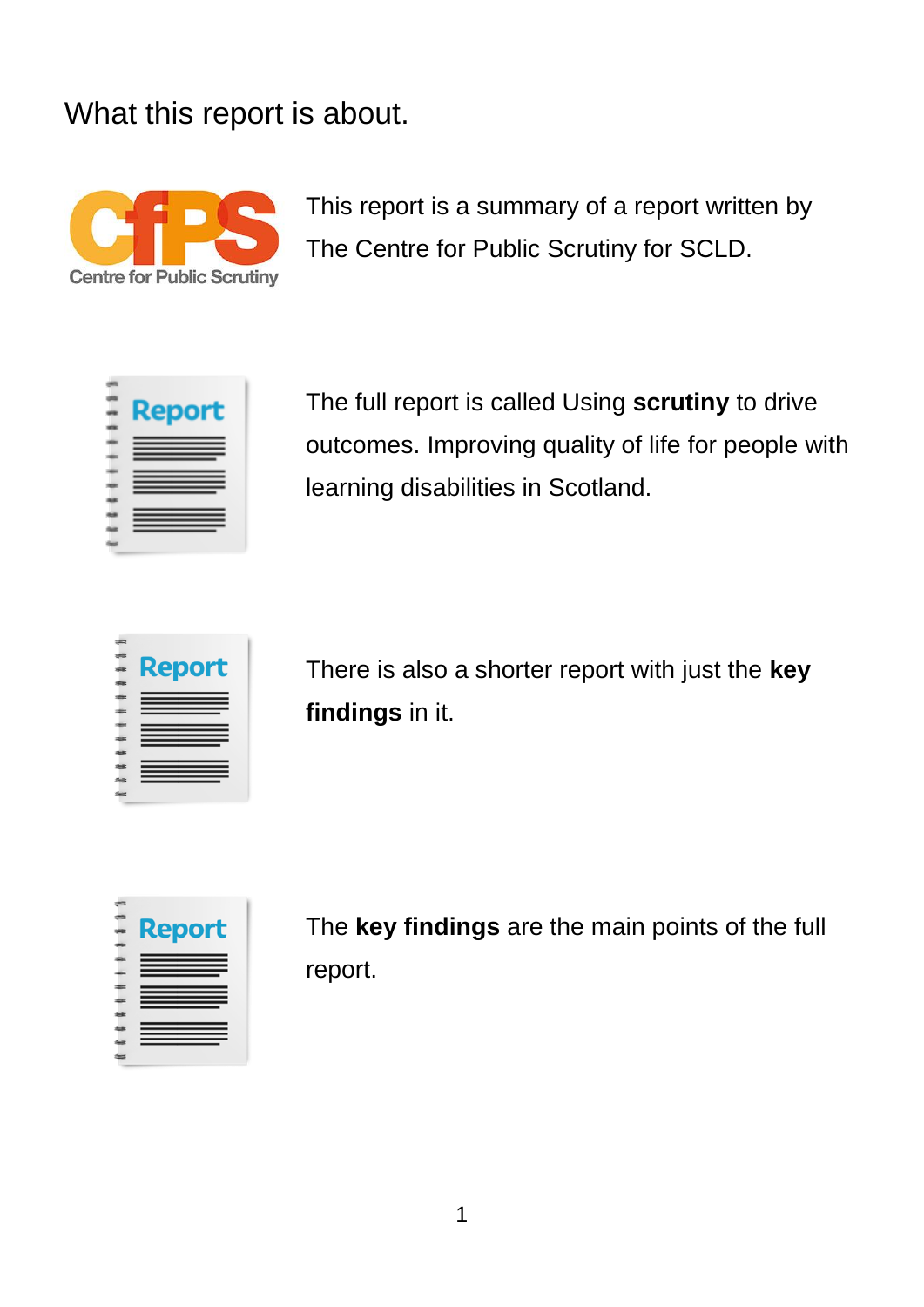

You can ask SCLD for a copy of these reports if you want to read them.



This Easy Read Report will tell you about the **Key Findings.**



When we have used big words in this report we have put them in **bold**.



If you see a word written in **bold** it will explained in the report.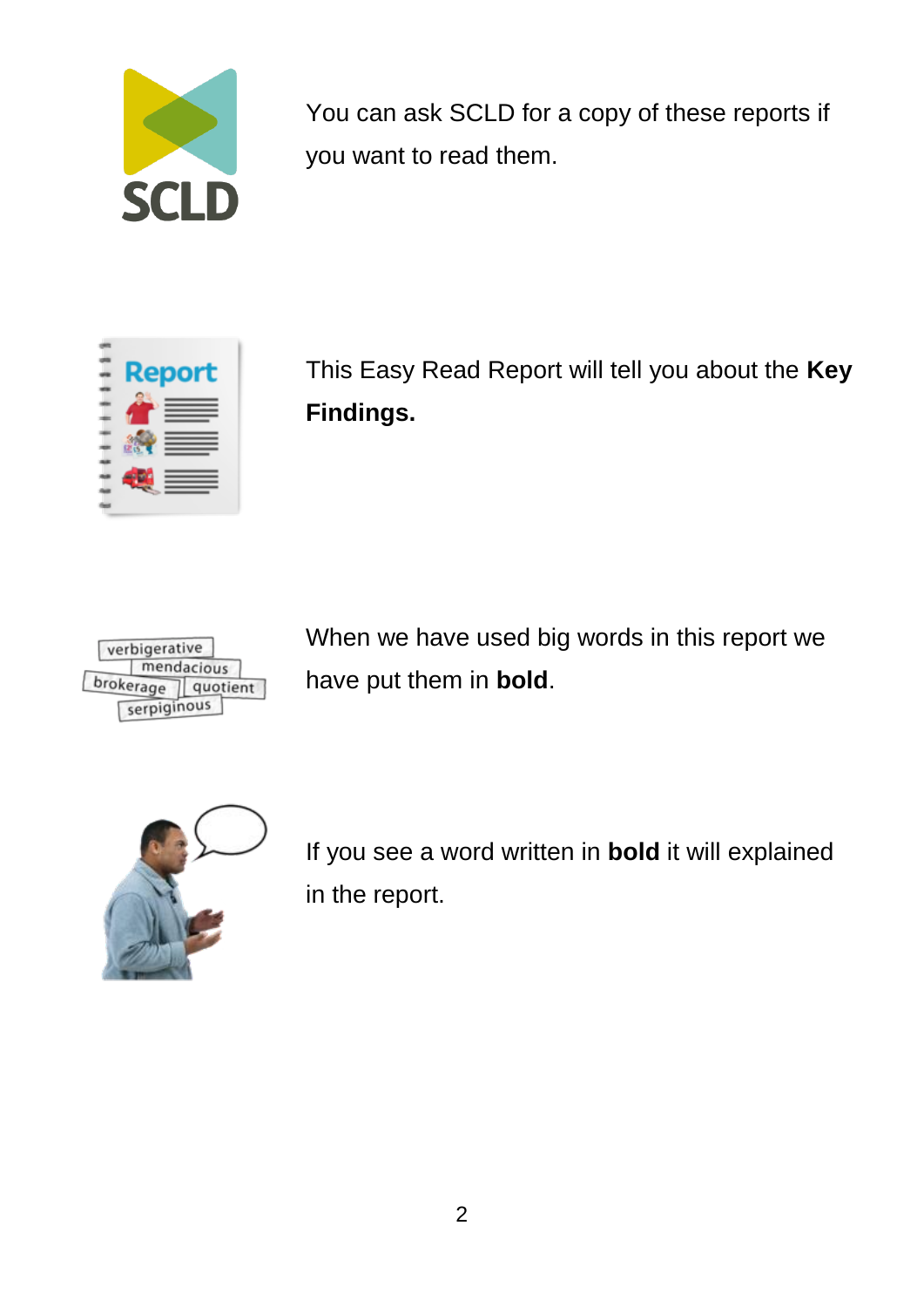### What is scrutiny?



**Scrutiny** is looking closely at things so we can judge how good they are.



**Scrutiny** is about checking whether services are doing the right things to meet people's needs.



It is about checking if services listen to people when they make decisions about treatment or care.



There are different ways that **scrutiny** happens.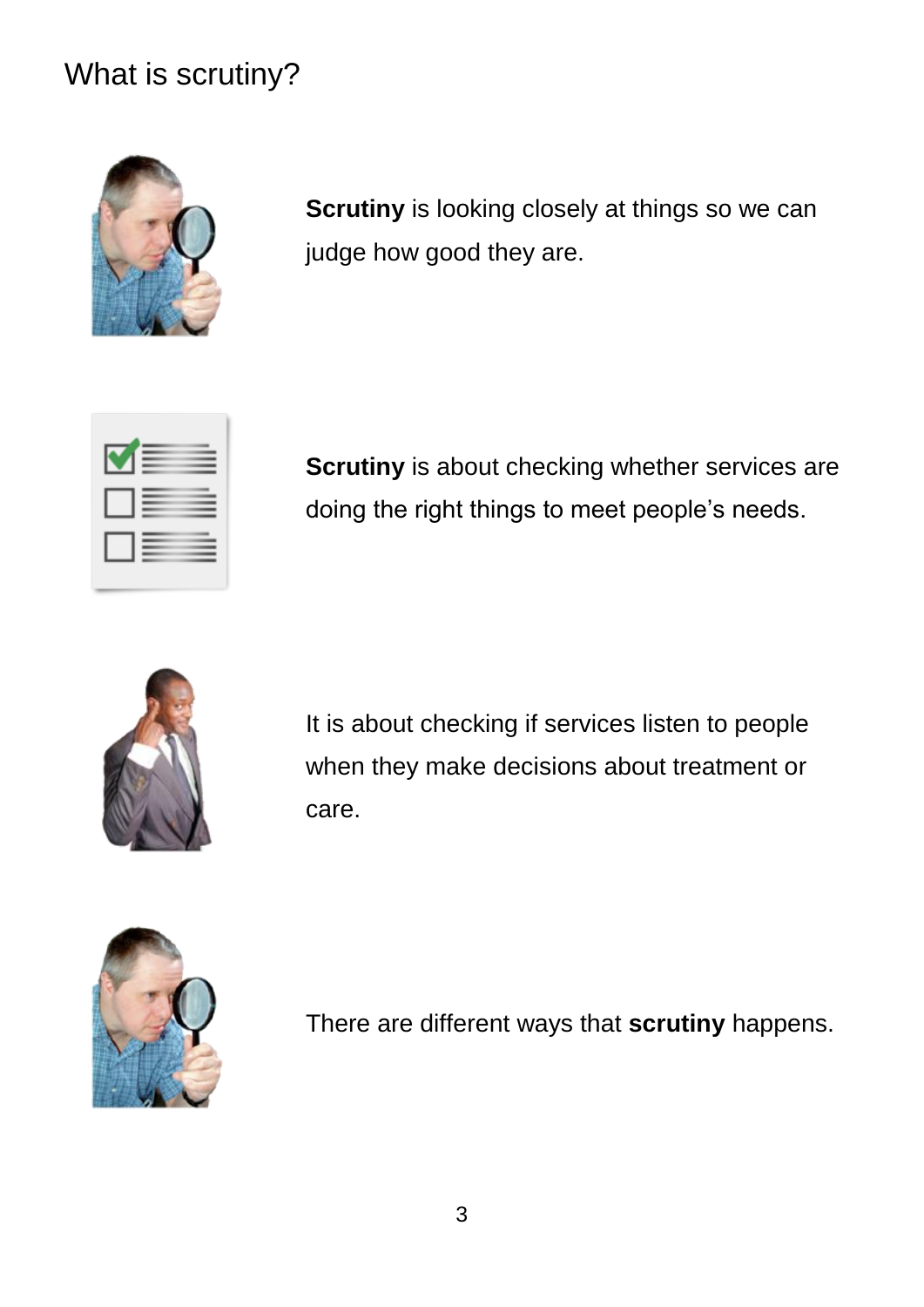

Sometimes people who use services carry out **scrutiny**.



Sometimes **scrutiny** is carried out by organisations like The Centre for Public Scrutiny or the Care Inspectorate.

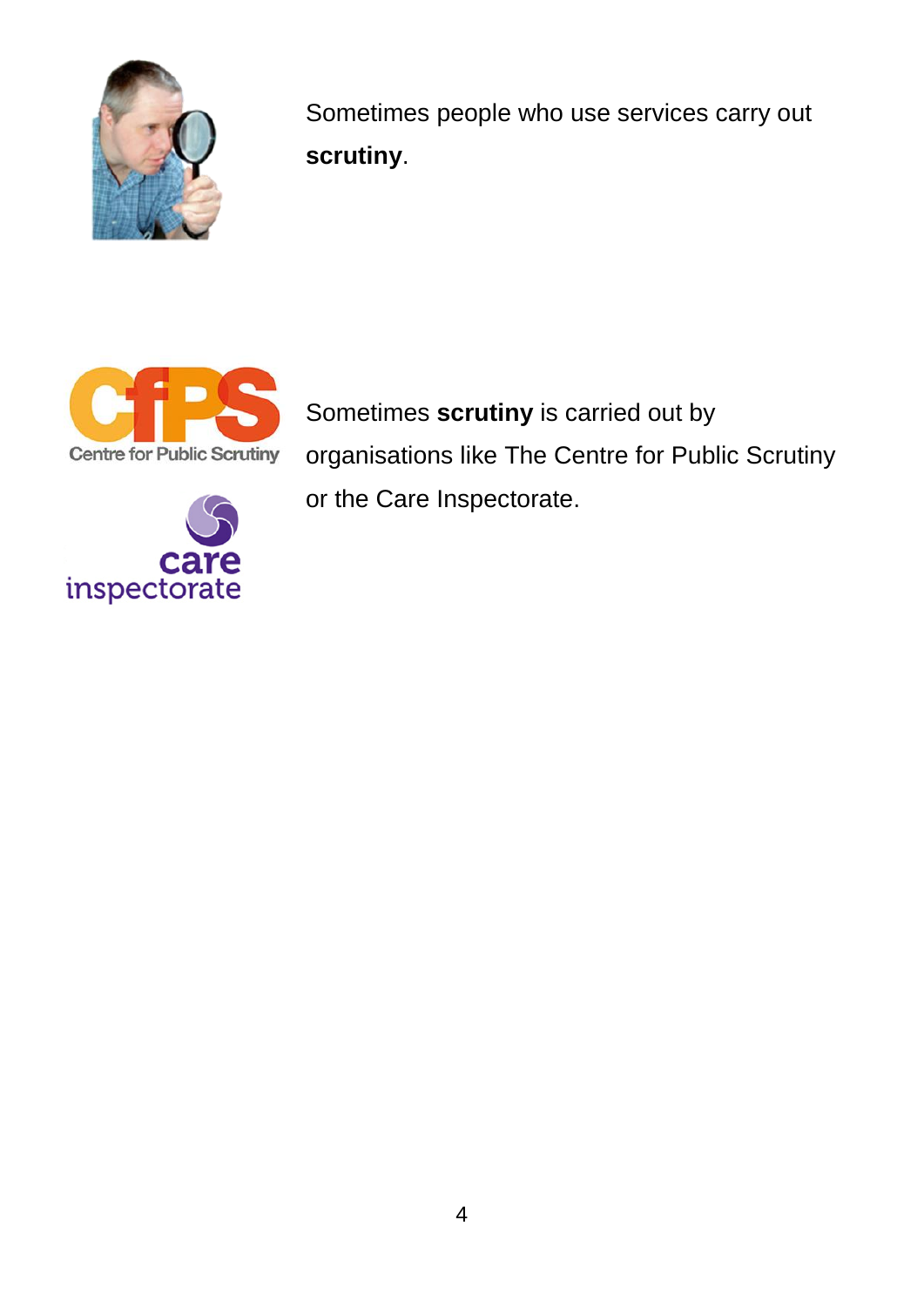What does the Centre for Public Scrutiny do?



The Centre for Public Scrutiny works across the United Kingdom.



**The Centre for Public Scrutiny** helps other organisations like companies, councils and charities to make sure they are giving people the best service they can.



**The Centre for Public Scrutiny** spoke to lots of people and wrote the report for SCLD.



SCLD has written the key findings and Easy Read reports to go with the big report.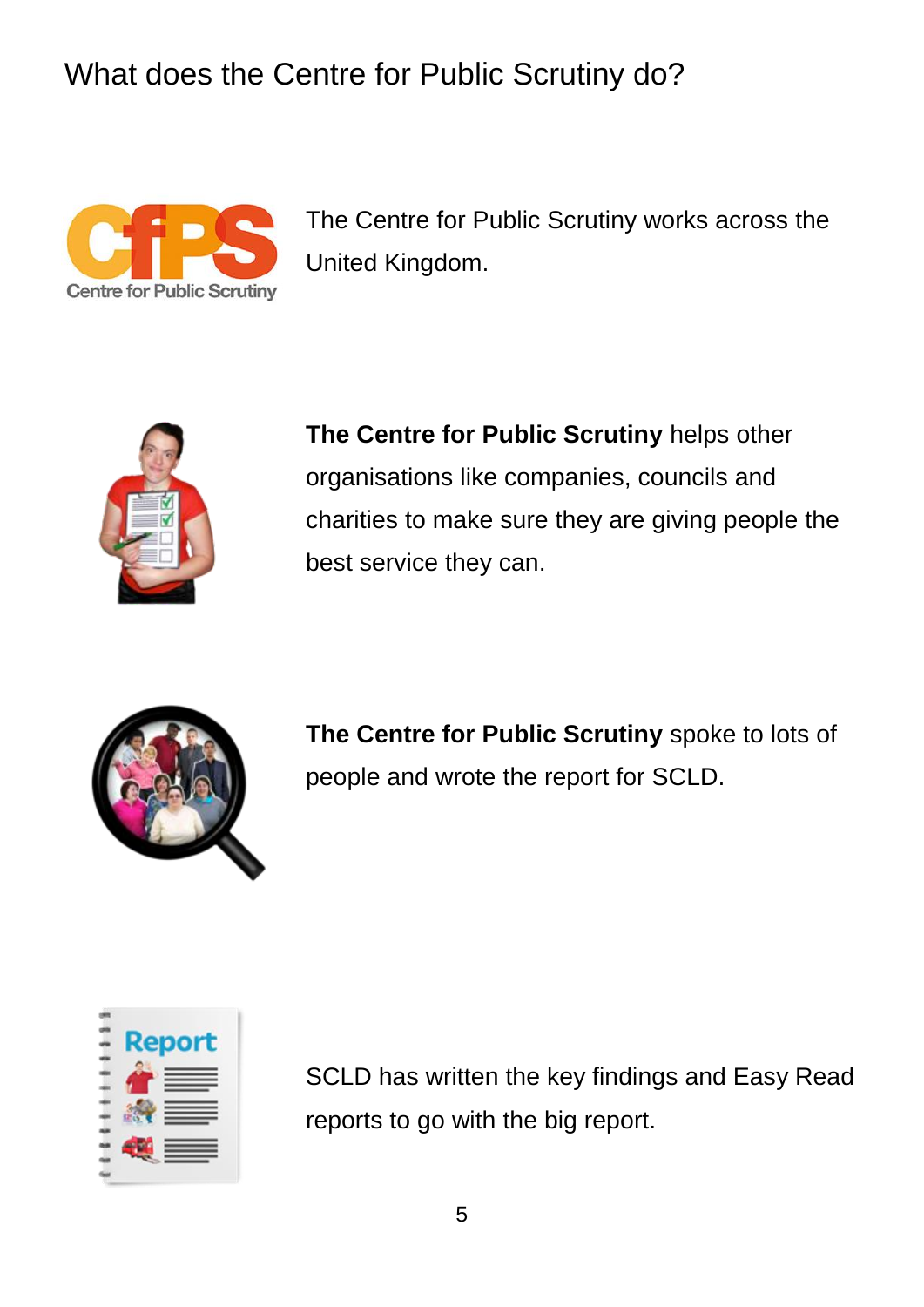## Why did we want to ask about scrutiny?



We wanted to find out more about how **scrutiny** of health and social care services in Scotland happens.



We wanted to know how **scrutiny** happens just now.

| Outcomes<br>6 M<br>1 M<br>25<br>7 N<br>3 <br>8 E<br>9<br>41 |  |  |  |
|-------------------------------------------------------------|--|--|--|
| 5 N<br>10 <b>N</b>                                          |  |  |  |

We wanted to know if looking at services to see if they are making the **outcomes** of the **keys to life** happen will help people with learning disabilities.



**The keys to life** is the Scottish Government's big plan for learning disability in Scotland.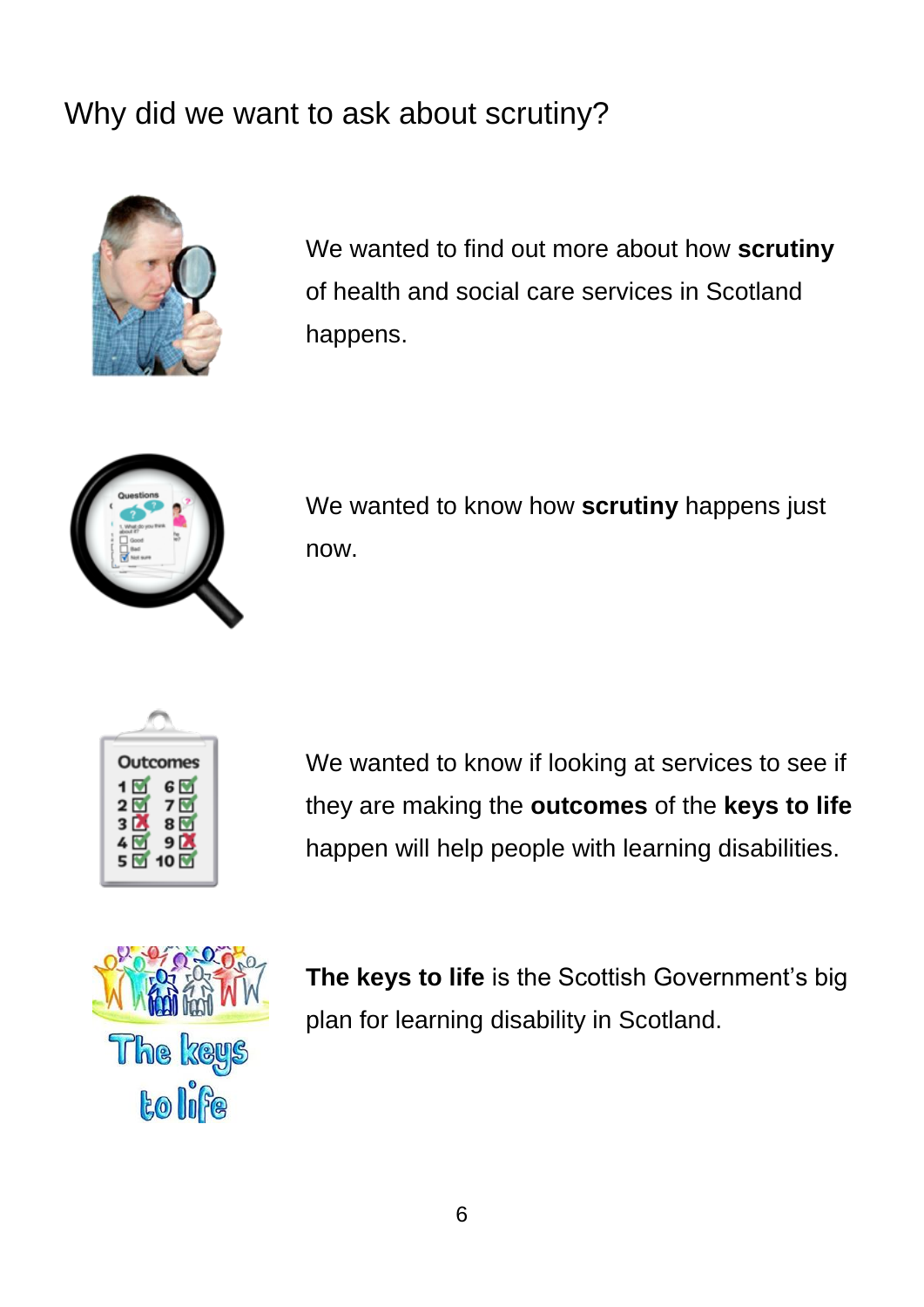

**The keys to life** was written to help to make life better for people who have learning disabilities in Scotland.



**Outcomes** are the changes that happen when we do something different.



**The keys to life** is supposed to make good **outcomes** happen for people with learning disabilities.



**The keys to life** says that there are four **outcomes** that should make things better for people with learning disabilities.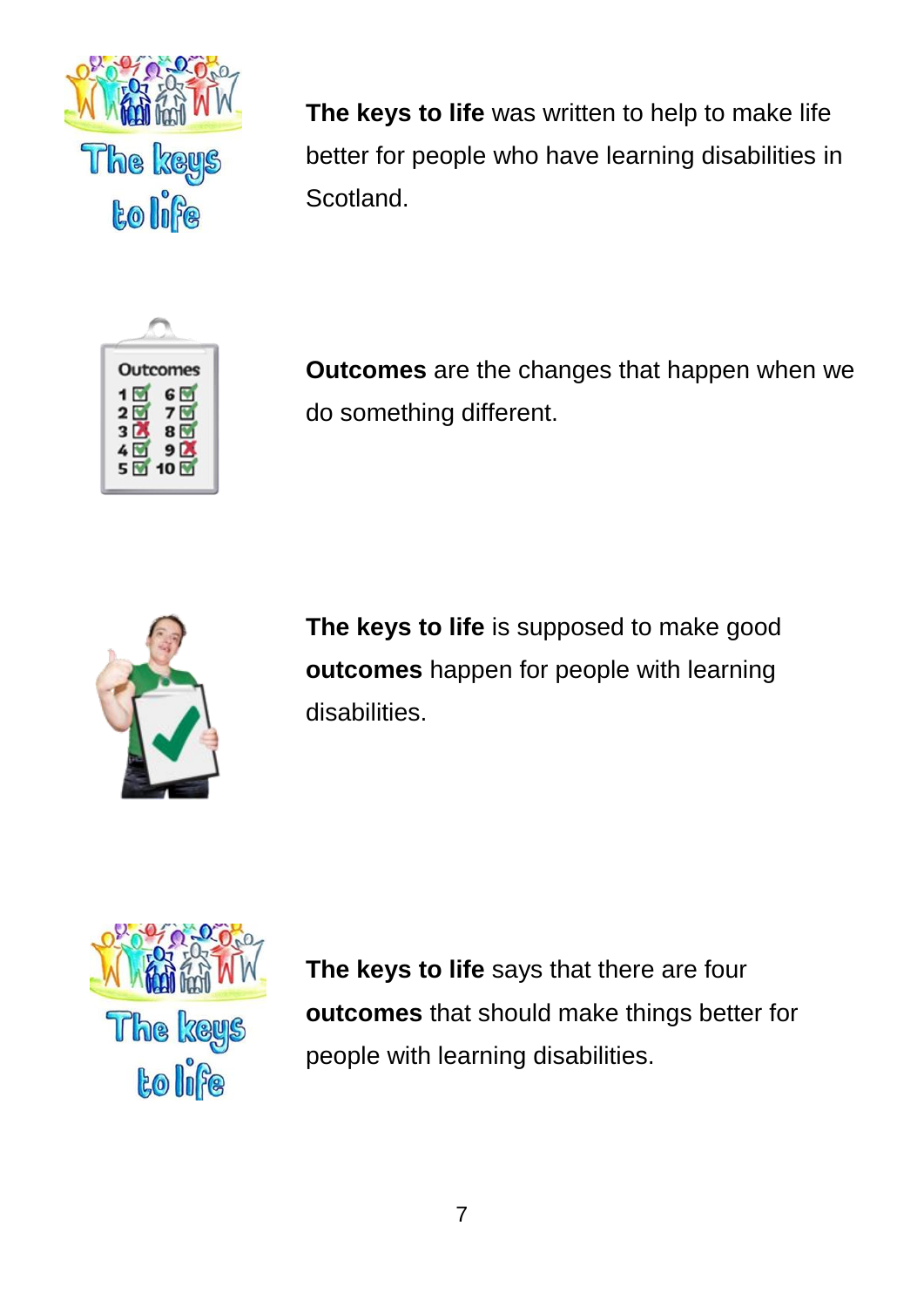

 These four **outcomes** are A Healthy Life Choice and Control Independence Active Citizenship



We want to know if the **outcomes** are part of how services are planned or how they are judged at the moment.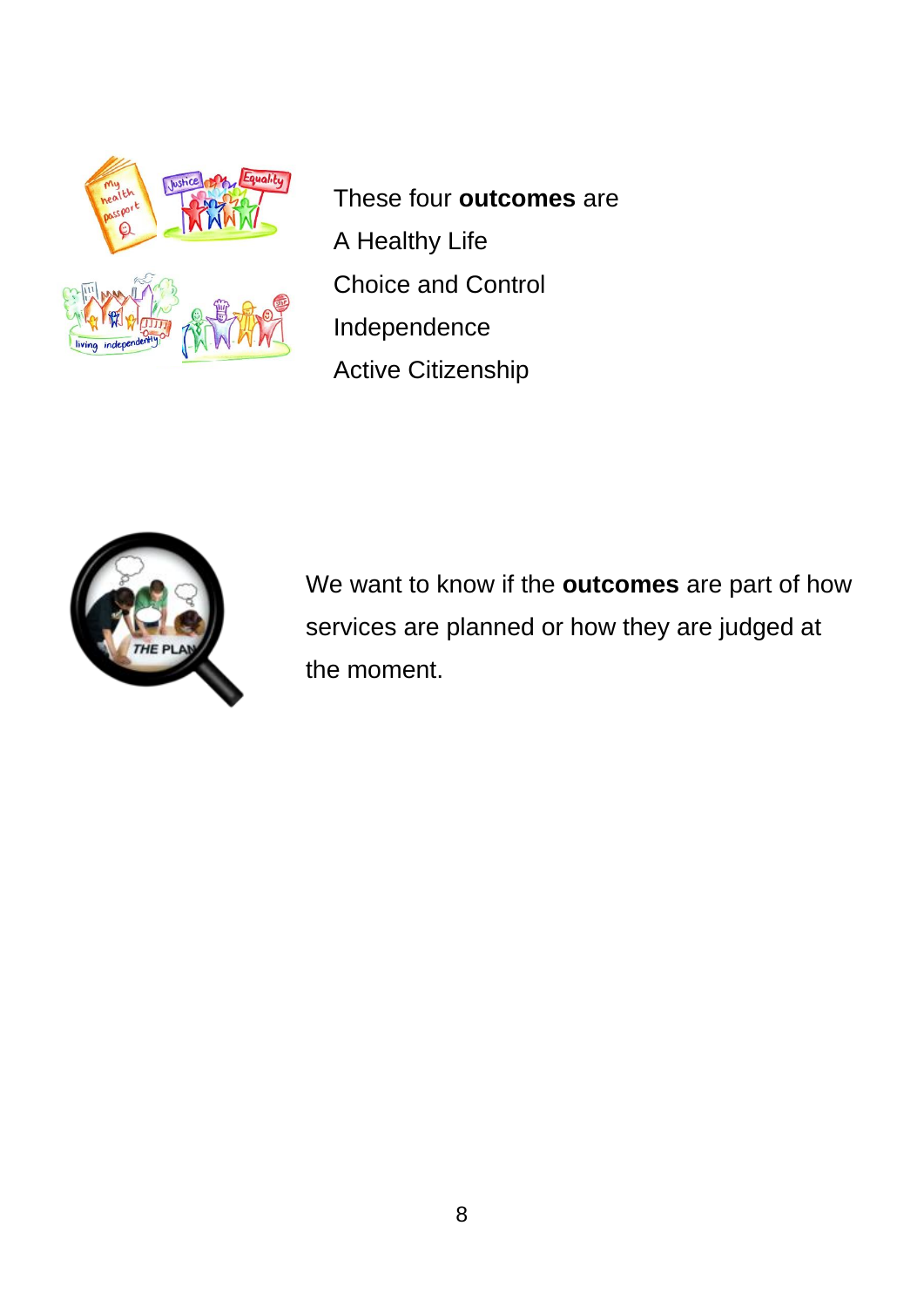# How policy might change services



**Health and social care integration** is a name for changes that the Scottish Government decided to make to how NHS Scotland and Councils work together.



The Scottish Government thinks that this will improve the way adult social care services are provided.



A new law has been brought in to make this happen.



NHS boards and councils now have to join up.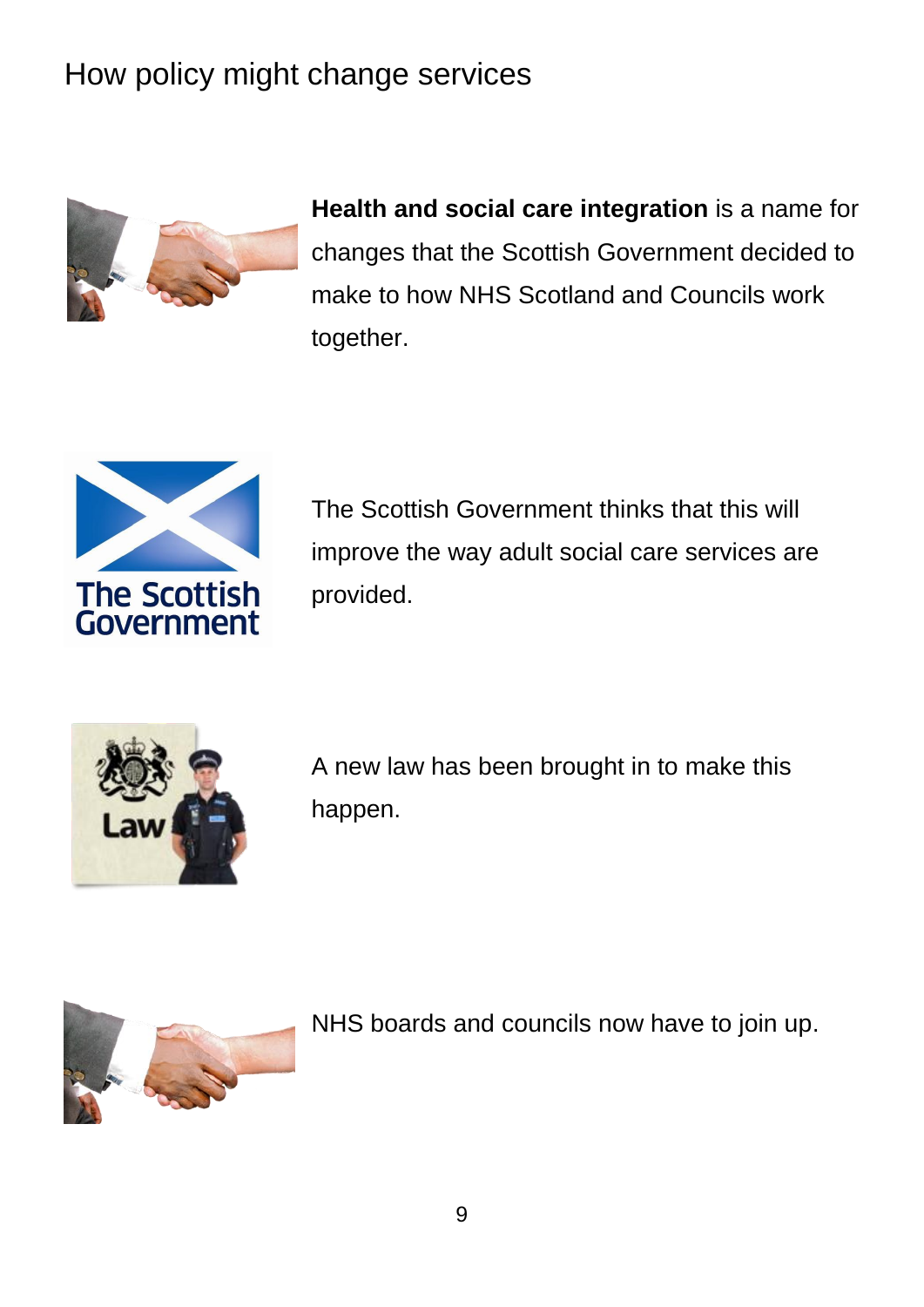

These will be called **Health and Social Care Partnerships**.



Some people think that making these changes might mean that the focus is on making change at high up management levels.



These people think that change is also needed to make things better at the level where people get direct support.



Some people are worried that this might mean that people are seen as just a medical problem.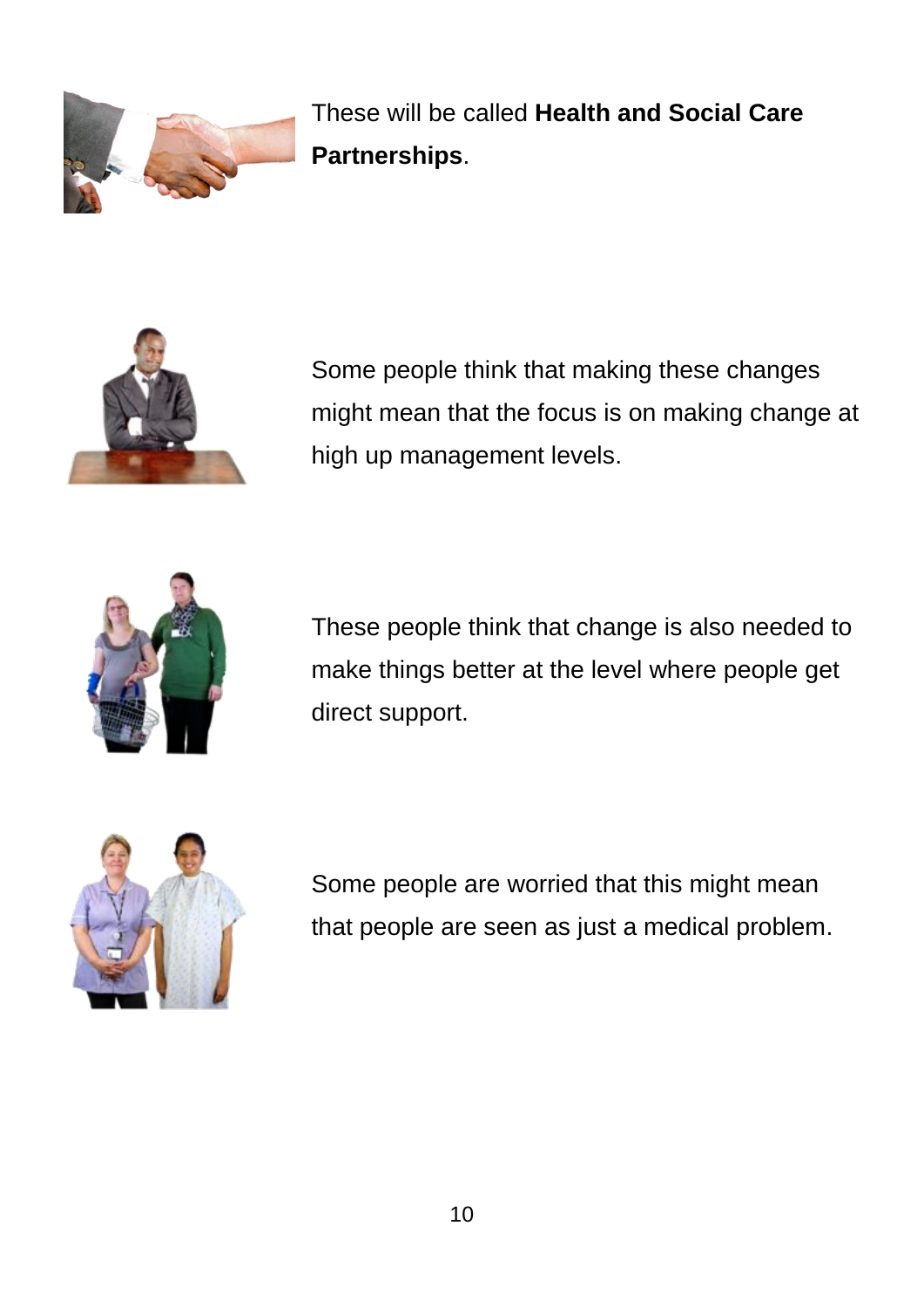

People with learning disabilities need support with things that are not health problems. Other things might stop a person with learning disabilities doing well in life.



This might be other people having bad attitudes to people with learning disabilities and stopping them from doing things.



To stop this from happening it is important that the people doing **scrutiny** check that the **outcomes** for people do not just look at their health.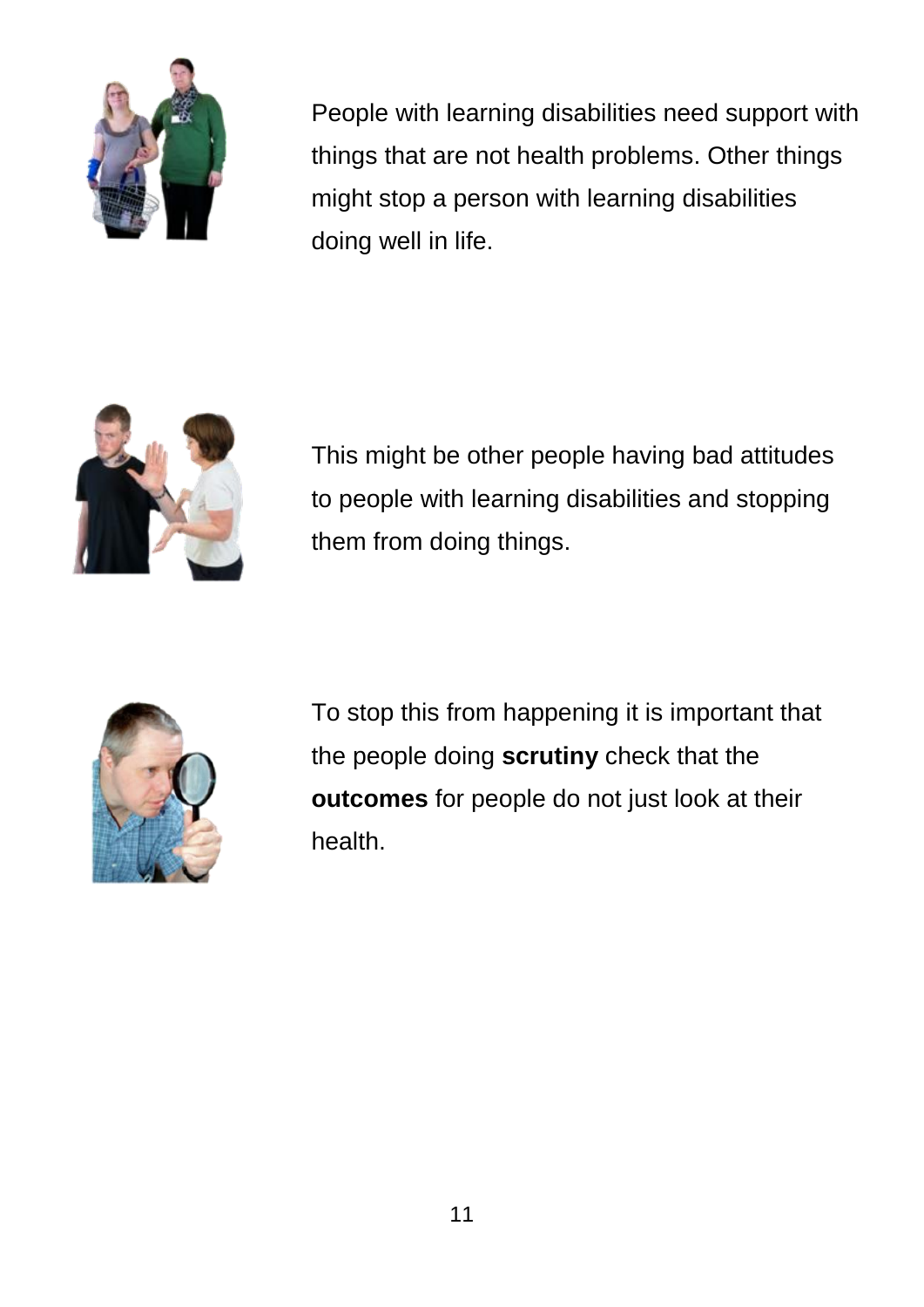# Involving people with learning disabilities in **Scrutiny**.



The people who took part in the research for the report agreed that **scrutiny** is about the voices of people who use services.



It is important that people are involved and able to give their views on the service.



People who use services can be involved in lots of different ways.



Sometimes people who use services are on the board and can make changes this way.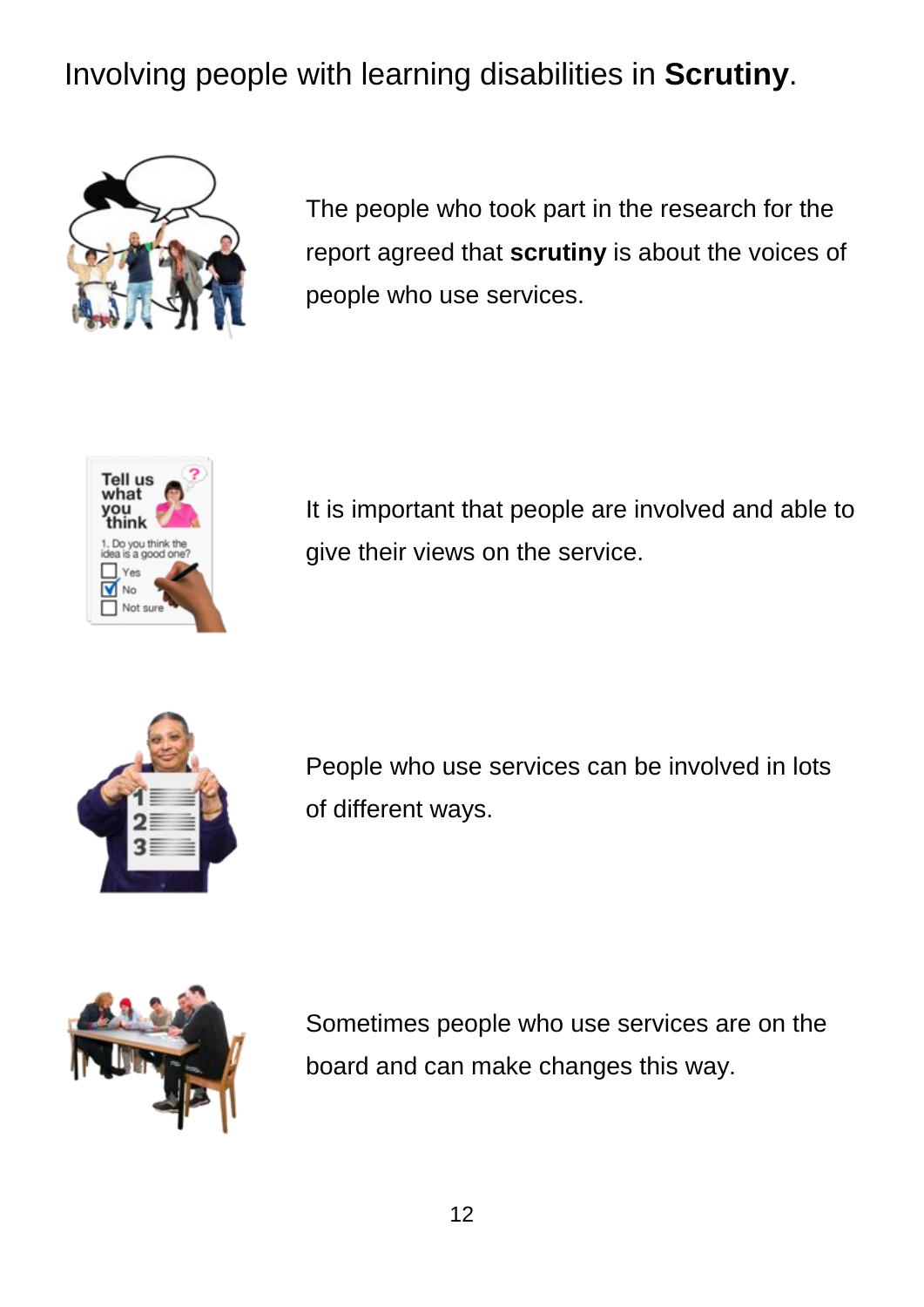

Sometimes people with learning disabilities are not heard by organisations.



Families, carers and advocacy are all things that can help people to have their views heard.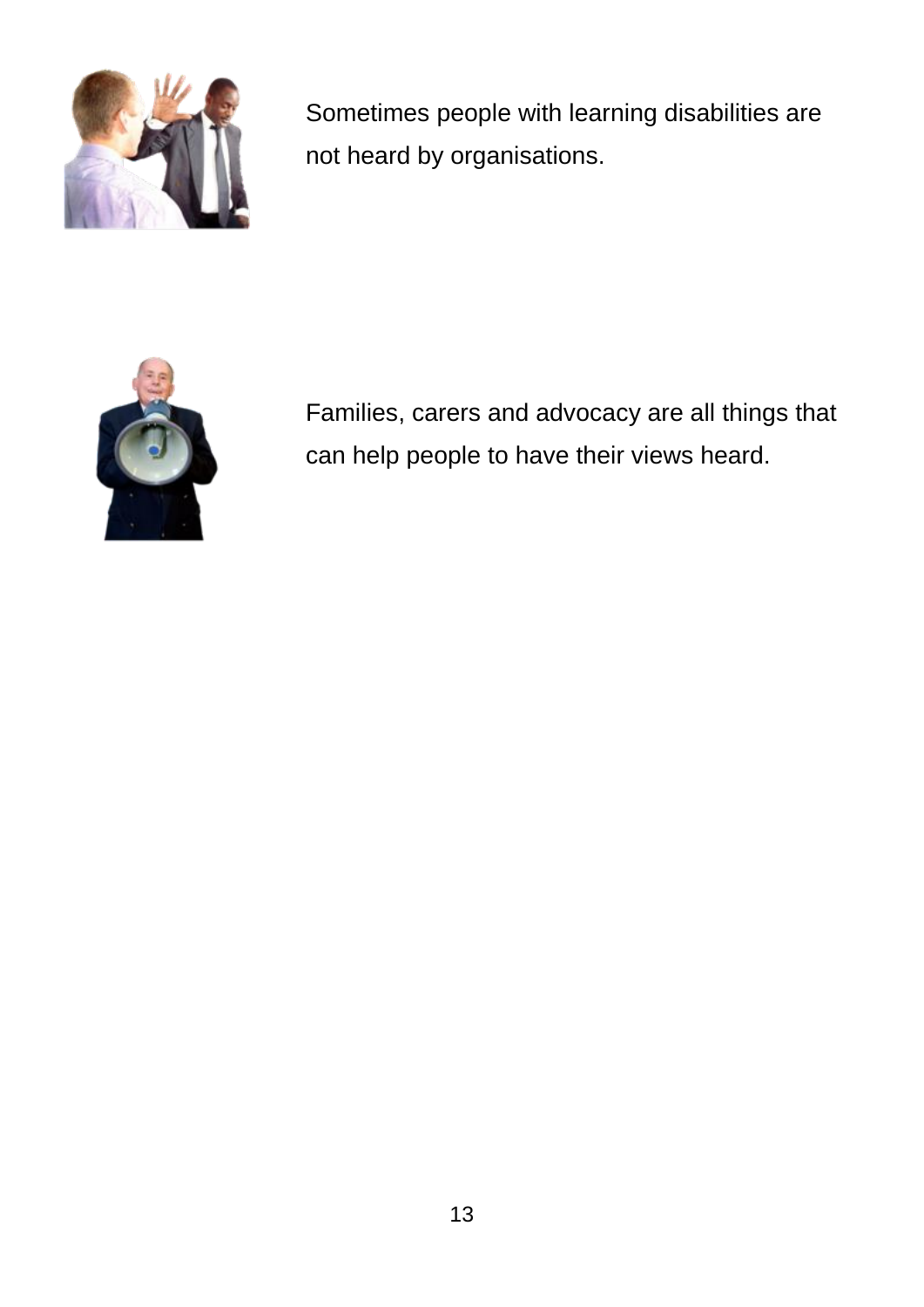# Why information is important.



It is important that we get information about the lives of people with learning disabilities.



It is important that we know what the information means.



This will help us to know what **outcomes** are happening for people with learning disabilities.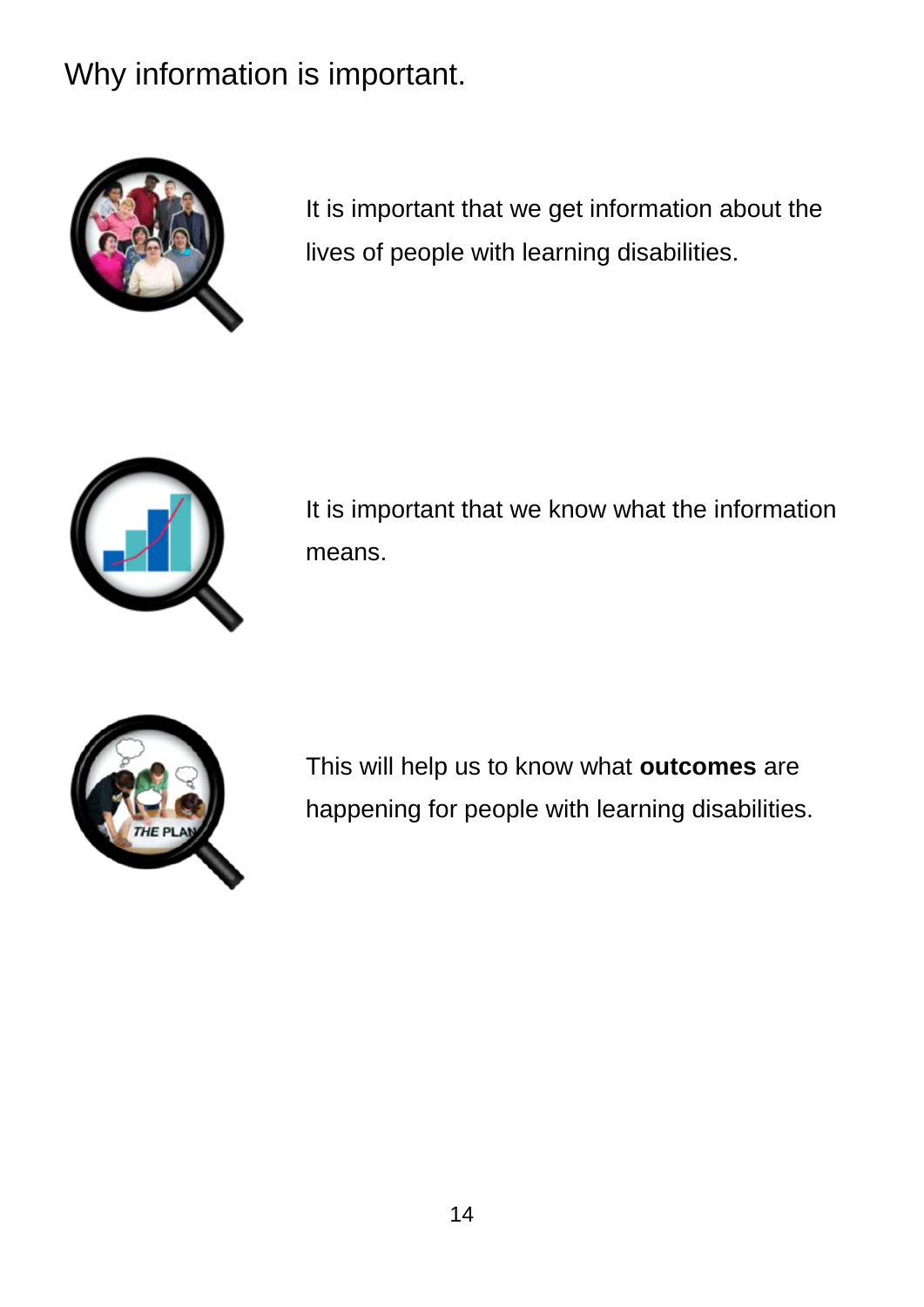# How local councillors can get involved in Scrutiny



Local Councillors could do more to help with **scrutiny.**



Local Councillors could make sure that everyone in the area works together.



Everyone working together and looking at the information learned from **scrutiny** could help to make life better for people with learning disabilities.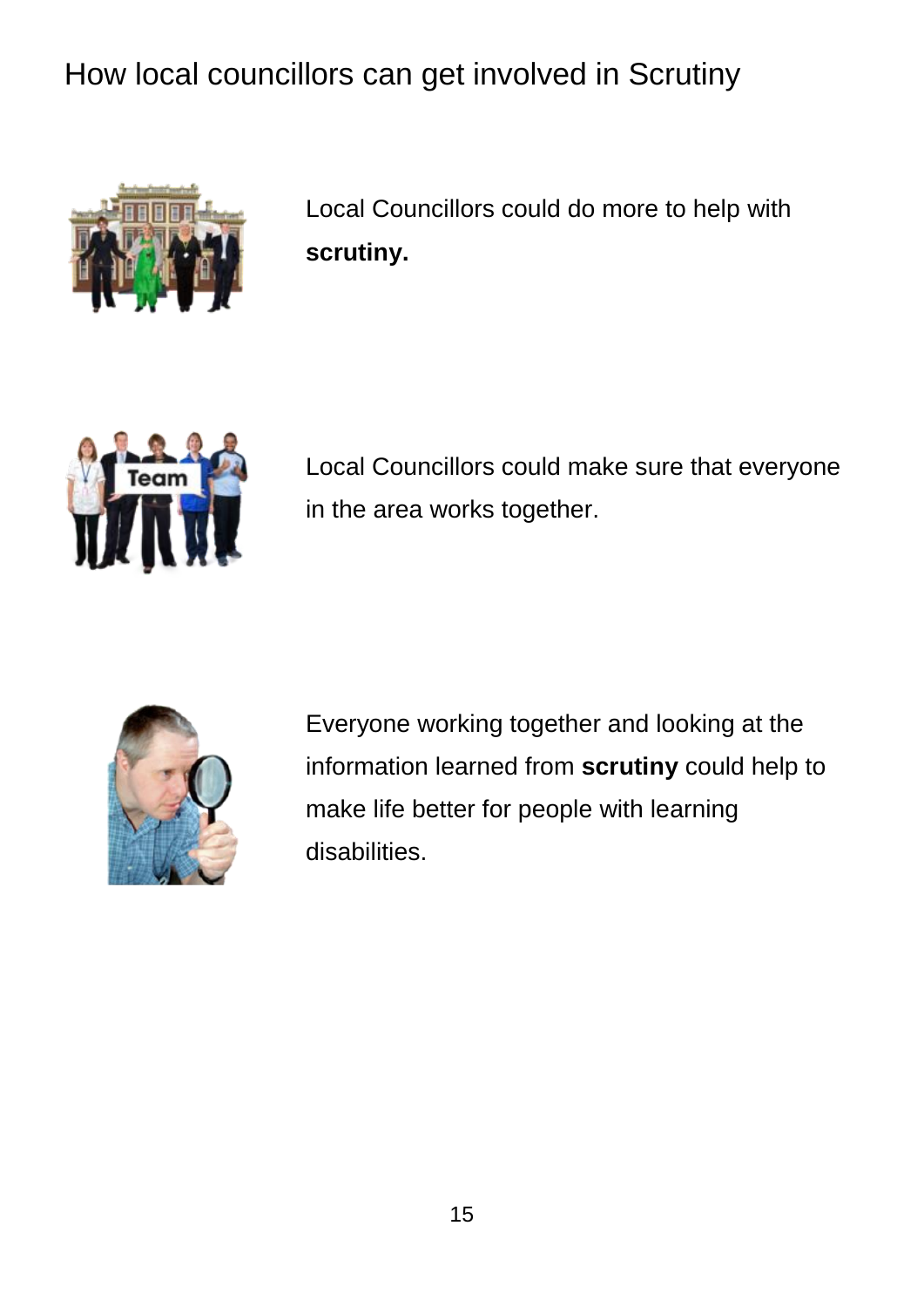# Is learning disability asked about when **scrutiny** happens?



Some people said that learning disability is not always asked about when **scrutiny** happens.



If information about how things are for people with learning disabilities is not collected then we do not know if services are working for people with learning disabilities.



**The keys to life outcomes** are not looked at by all of the organisations that do **scrutiny**.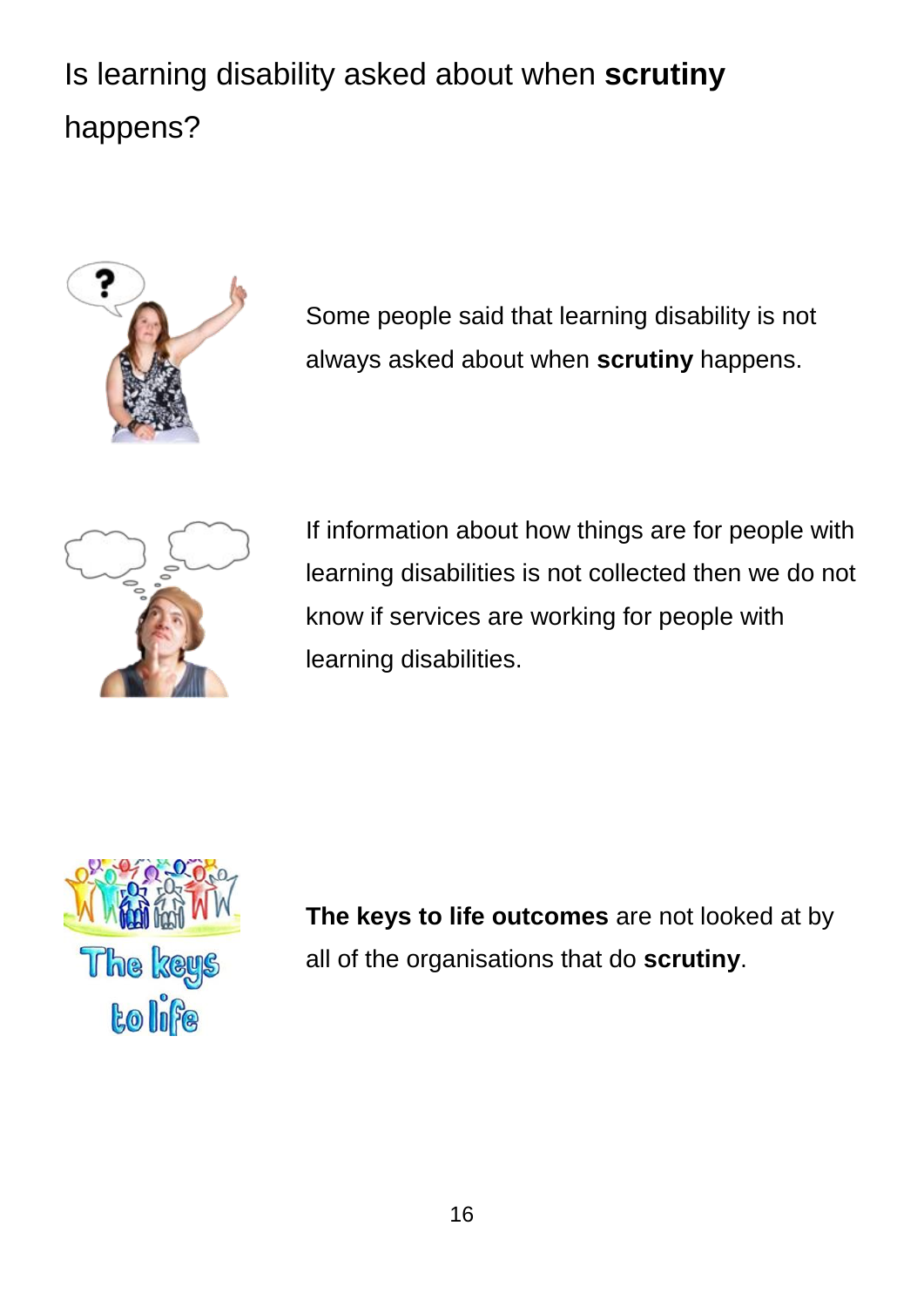# Making **scrutiny** more useful



**Scrutiny** looks at how services are delivered.



**Scrutiny** needs to also look at links between services and what plans like **The keys to life** have to say.



**Scrutiny** also needs to look at how councils buy services from other organisations.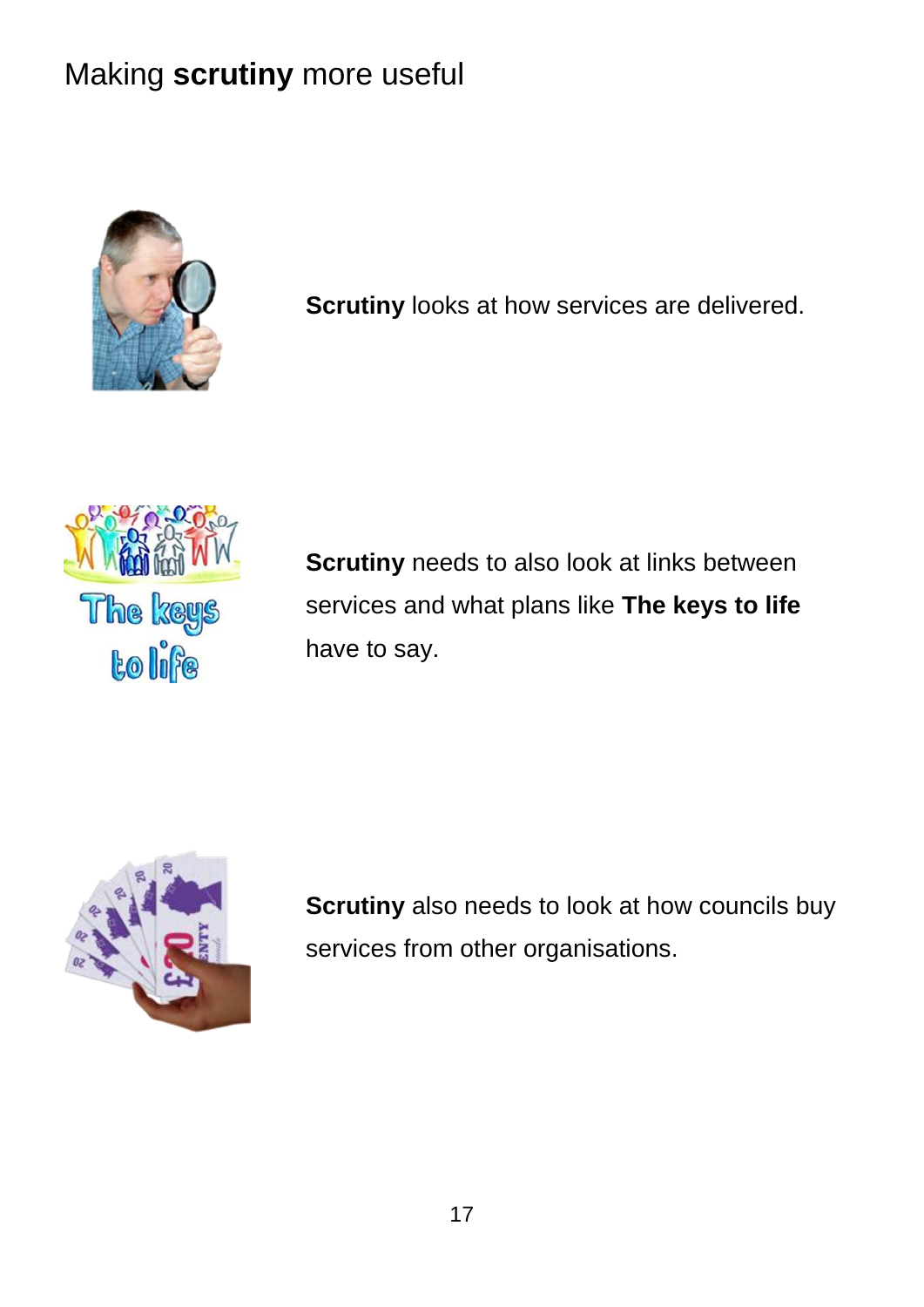### What should happen next?



We want to help the Scottish Government, people who do **scrutiny** and people with learning disabilities to judge if services are making improvements to the lives of people.

|  | -<br>__                  |
|--|--------------------------|
|  | $\overline{\phantom{a}}$ |
|  | __                       |

A list of things to look for and questions to ask that everyone can use might help this.



The report says that health and social care services should all use the same ways of looking at things when they do **scrutiny**.



The report says that health and social care services should all use the same ways of collecting information about people with learning disabilities.